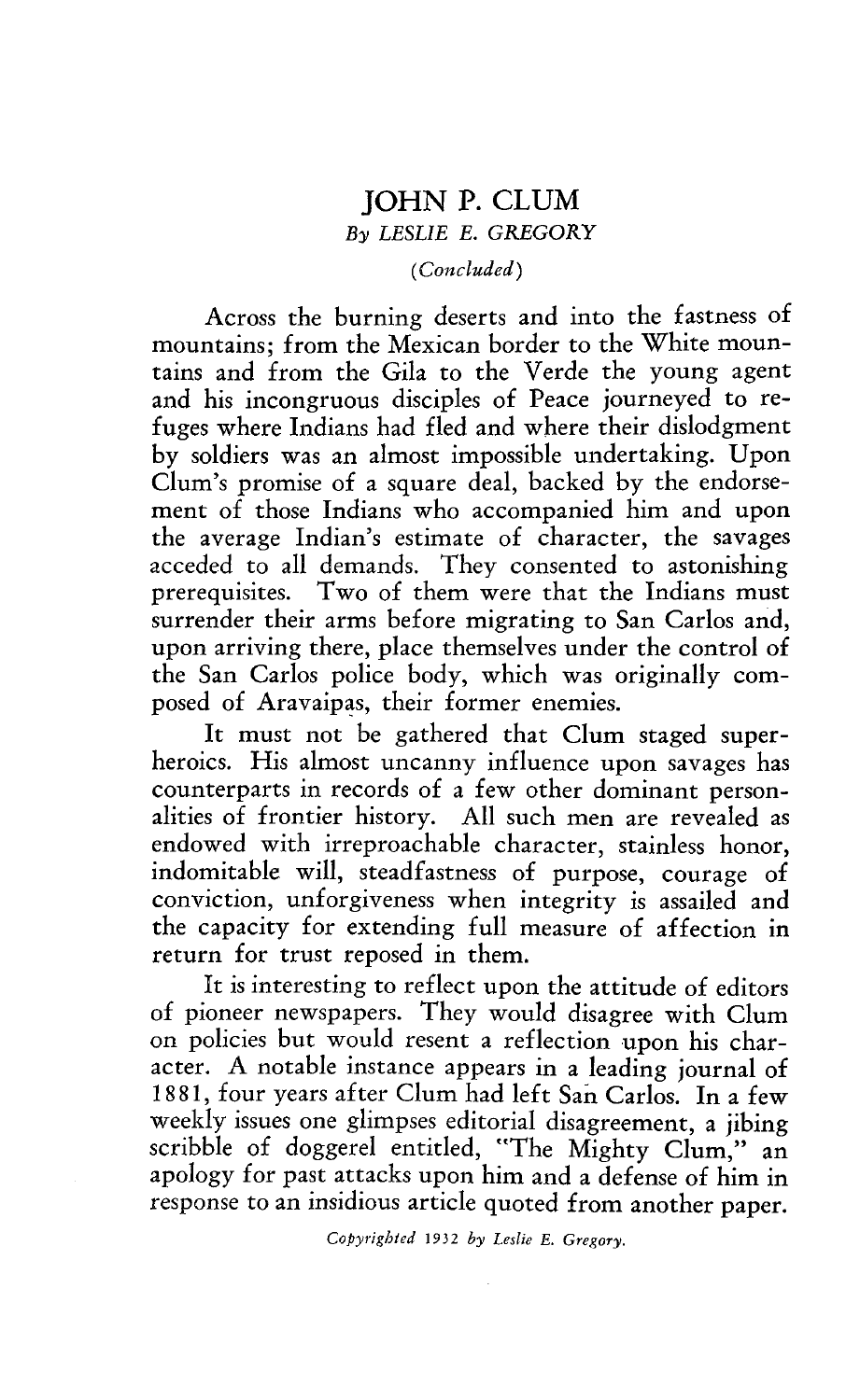There were approximately 800 Indians at San Carlos under military supervision in 1874. At the end of Clum's regime, in 1877, there were 4000 more. None turned renegade or left the reservation under any pretext without Clum's permission. Meanwhile, the Apache police system grew. Its development evidently pleased officials of the Interior Department, for it was ordered to undertake expeditions of a different character, expeditions which properly were functions of the army.

In 1876, the removal of most of the Chiricahuas from Apache Pass to San Carlos was effected. For some reason, General Kautz did not offer assistance until Governor Safford prevailed upon the War department to issue an order to the commanding general to take the field to gather in stray Indians who might be absent from the Chiricahau reservation at the time of the general movement to San Carlos.

Carlos.<br>In 1877, Clum and 60 of his valiant and loval police accomplished the first capture of Geronimo at Warm Springs, New Mexico. Geronimo, Ponce, Gordo, Francisco and others who had escaped the dragnet at Apache Pass had staged a reign of terror on both sides of the Mexican border. An army officer recognized them the following year in the vicinity of Warm Springs, where they were receiving rations with the Mescaleros. General Kautz was notified. New Mexico was in another military department. Owing to the red tape in which he was enmeshed, the general referred the matter to the war department.

Orders for the capture of the renegades came from the Indian Commissioner in the following telegram:

Washington, D. C., March 20, 1877.

Agent Glum:

If practicable, take Indian police and arrest renegade Indians at Southern Apache agency; seize stolen stock in their possession; restore the property to rightful owners, and remove the renegades to San Carlos and hold them in confinement for murder and robbery. Call on military for aid if needed.

Smith, Commissioner.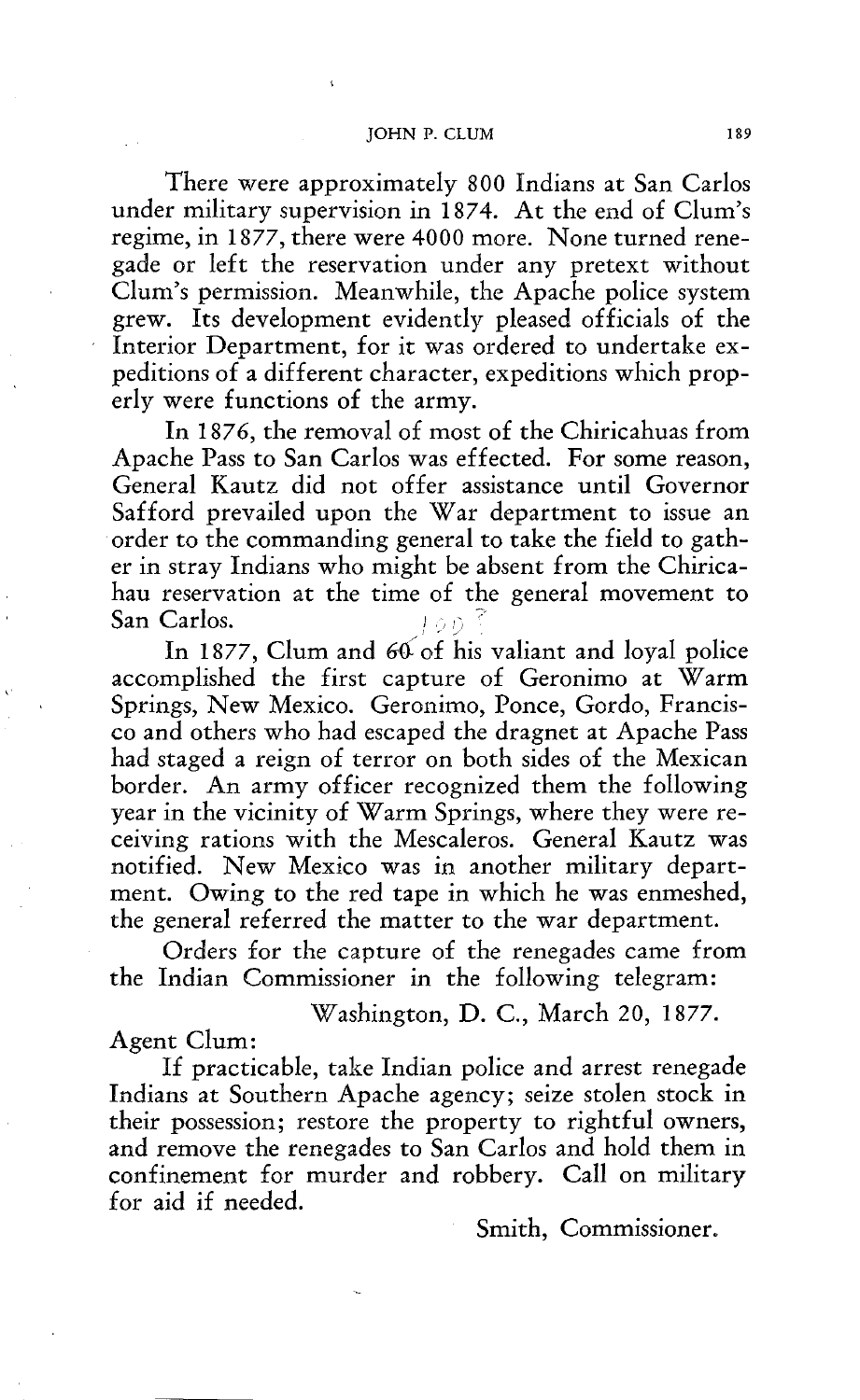Glum repeated the telegram to General Kautz and added the simple information: "I start for New Mexico tomorrow." The Indian police were already on the march. Glum was to overtake them by conveyance and join them at Silver City. General Kautz replied by indicating department lines and referring to General Hatch. The latter, realizing the importance of the expedition, threw nine troops of cavalry into the field.

The troops and police missed connection. Clum and his police went ahead and effected the capture unaided. Geronimo and other renegades were shackled and taken 400 miles to San Carlos. A cavalry escort from New Mexico trailed Clum's march to the reservation.

The incident climaxed the turbulent affairs between Glum and Kautz. The two had opposed each other for more than two years. Lack of space prohibits a review of their difficulties here. It was but natural that enmity developed. Clum's program excluded the army. The maintenance of his attitude could only intensify friction. Glum accused the military of attempting to undermine him and destroy his influence. According to Glum, matters reached a crisis. He faced a realization that influences at Washington were destroying his authority at San Carlos. Rather than have his Indians learn that his authority was being attacked and that its possible loss would affect his control over them, he resigned.

Sidelights upon the public pulse and reflection of volatile editors of those stormy days are preserved in print. Glum and General Kautz were praised or blamed according to the opinions of those who differed on the subject. Each had his champions. Unbridled papers reflected the average citizen's faith in Glum. Those under military influence held another viewpoint.

The valedictory written at Clum's graduation from the Indian service was directed to the Commissioner of Indian Affairs at Washington. It was one of the most startling documents ever penned in a day when scathing denunciations had reached such a point of near perfection that there was little room for improvement. It was the af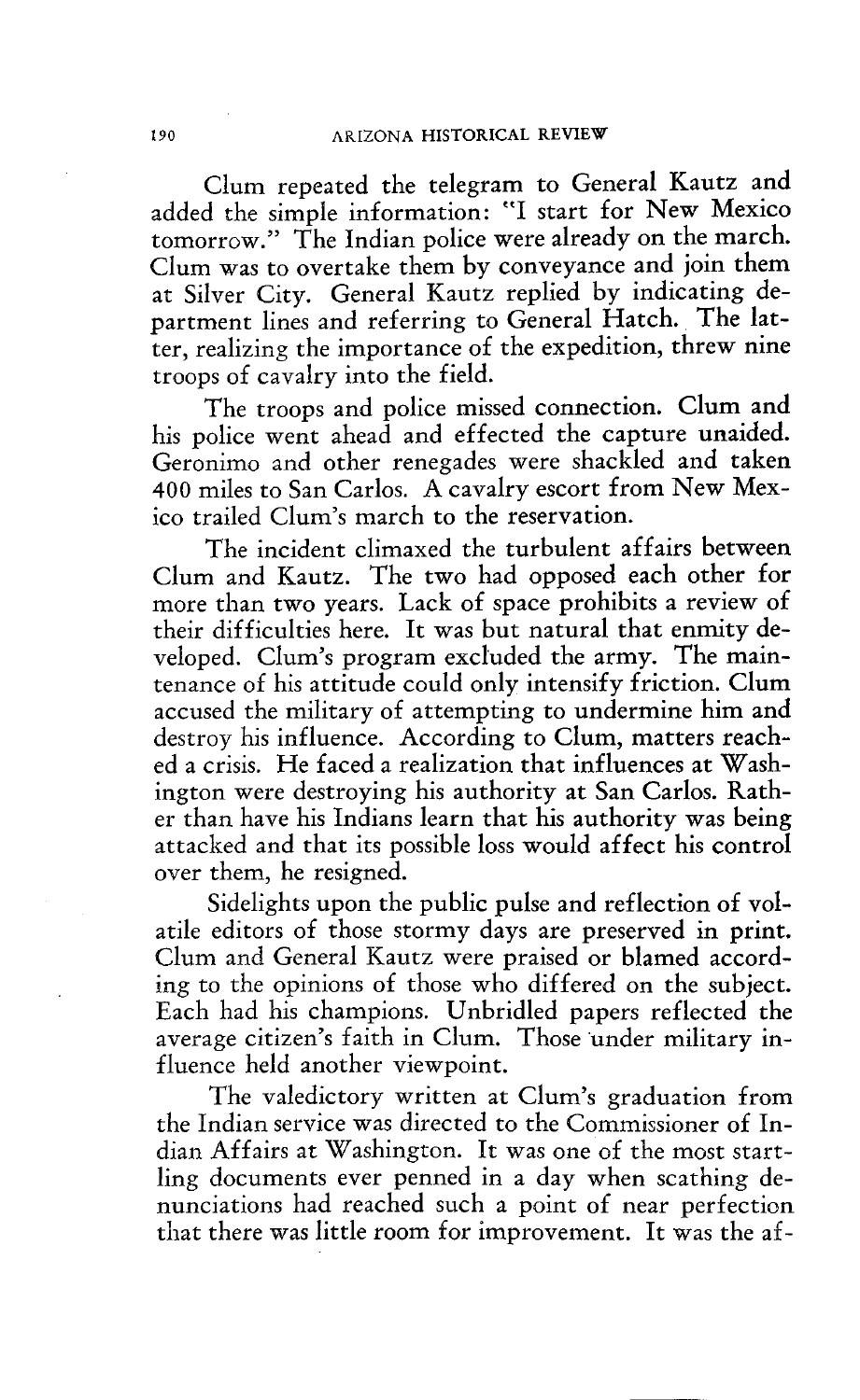termath of the first capture of Geronimo. When Glum was on the return from New Mexico, General Kautz tendered an escort from the Arizona line to San Carlos. Glum refused it. A charge was lodged against him by General Sherman, who demanded an explanation from the Indian Service. The Indian Service directed Glum to make the explanation.

The entire correspondence, telegraphic and otherwise, was given to the press. Hundreds of copies were distributed through the mails in the form of circulars. The Yuma Sentinel inserted the circulars as supplements in one of its issues. Mr. Clum's scrap book contained what he claimed was the only surviving, printed copy until the writer resurrected another in the old files of the Sentinel last year.

At this time, but random quotations are presented from Clum's reply. Facing defeat as far as his Indian service career was concerned, but undaunted and unintimidated, the twenty-five-year-old Glum poured his wrath upon his own department, the War department, General Sherman, General Kautz, and the army as a whole:

"I will, however, venture a few remarks which may be considered an explanation or otherwise . . . . The army officers and War office hurl insult after insult upon the Indian department and its officers, and the Indian office says not a word in defense; but seems to quake and tremble like a weakling or a coward under the vile blasts of these arrogant warriors.  $\dots$  I am always ready to defend my position.  $\dots$  The War Office is emboldened by each successful affront, and when General Kautz finds his graver charges won't stand, he stoops to the modest charge of discourtesy!  $\dots$  My friend, Mr. Bell (late acting commissioner) , 'directs' me to explain how I can be an 'Indian agent' and yet 'honest in my business' and 'impolite' to an army officer, as these qualifications seem incompatible with requirements of the Indian Service.  $\dots$  I suppose I was born so; but it is beneath the dignity of great men to act as some of our great generals have done. Great generals should not be childish..... If I am to be tried, do it quick-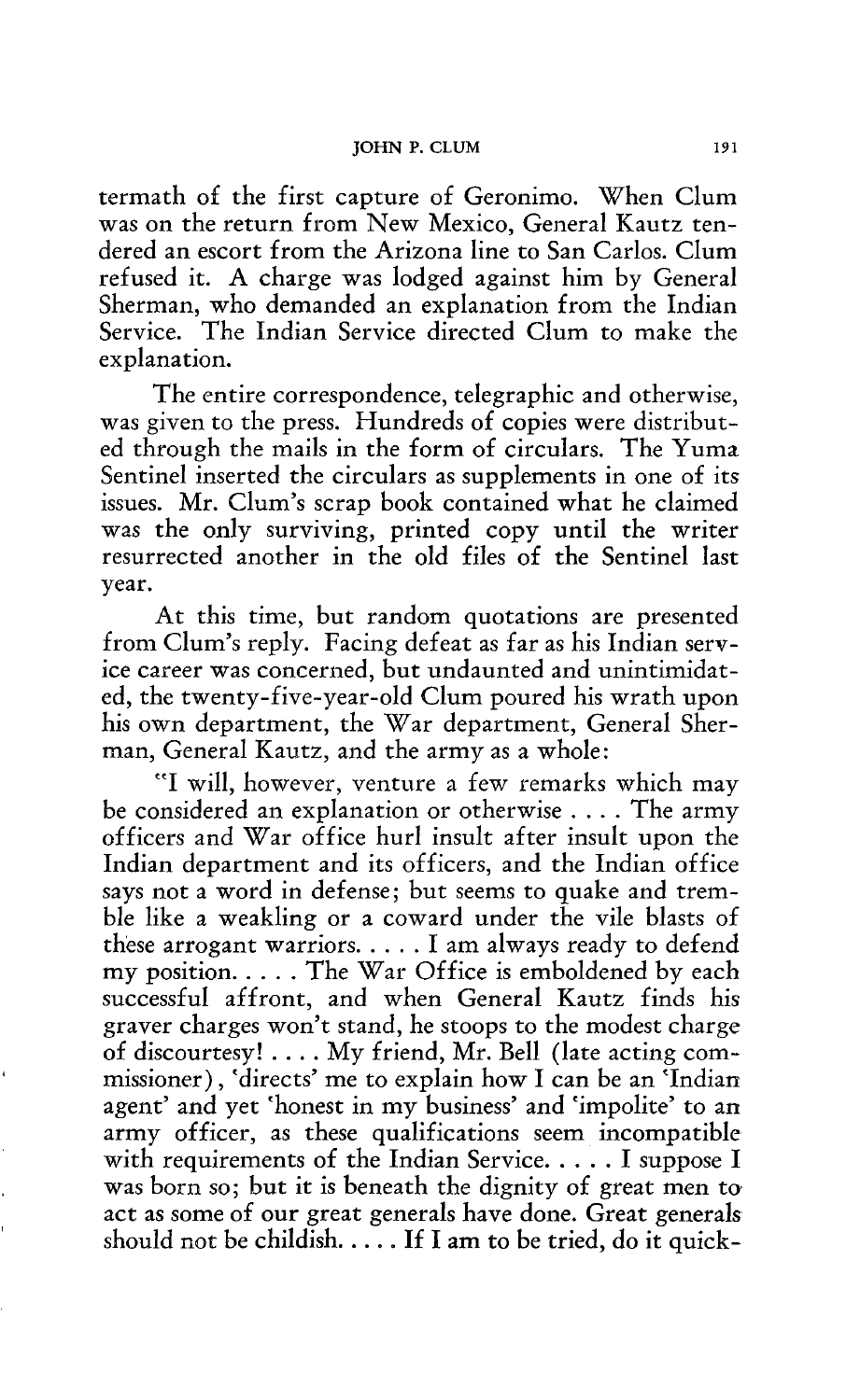ly and do it well.  $\dots$  I am weary of this parley and child's play .... Let us have solid work or nothing .... I make no apology. . . .. The general was as good as his word and did nothing to protect the Arizona line during the time we were removing the renegades from Warm Springs, New Mexico. . . . . After the labors and dangers were all over, and we were within a few miles of home, crowned with success, then General Kautz was very willing to meet us with an escort, march with us to the reservation and then proclaim his great Indian conquest to the world.  $\dots$ I promptly and plainly told him that his escort had not been asked for, and certainly would not be accepted.  $\dots$ . I did not want it and I had a perfect right to refuse it, General Sherman's opinion to the contrary notwithstanding.  $\dots$  Now General Hatch issued this order of 'his own free will and without fear' and there was no circumstance nor word nor act which 'compelled' him to do it, and General Sherman is off wrong in his endorsement of June 1, 1877, when he says: 'Agent Clum had no business to decline the escort tendered by General Kautz; thereby he compelled the escort from New Mexico to enter the department of General Kautz'..... Now General Sherman had 'no business' to make any such remark. If the troops from New Mexico 'had no business' to come to Arizona, they should have said so; a soldier should know his 'business.' . . . . If General Hatch did wrong, that is his 'business' and none of my 'business.' General Hatch would have been grossly insulted had I assumed it my 'business' to teach his officers their 'business' by suggesting that his troops 'had no business' to cross the Arizona line Hence I offer this suggestion; that General Sherman better make it his 'business' to teach his officers their 'business' and never again assume to teach me my 'business' unless he is sure he is right. . . . I mean what I have said, and I want departments and generals to understand that I am open to conviction before any fair court."

Thus far we have glimpses of the beginnings and ending of, and brief sidelights on some of the events of an astonishing period of Arizona history. The many other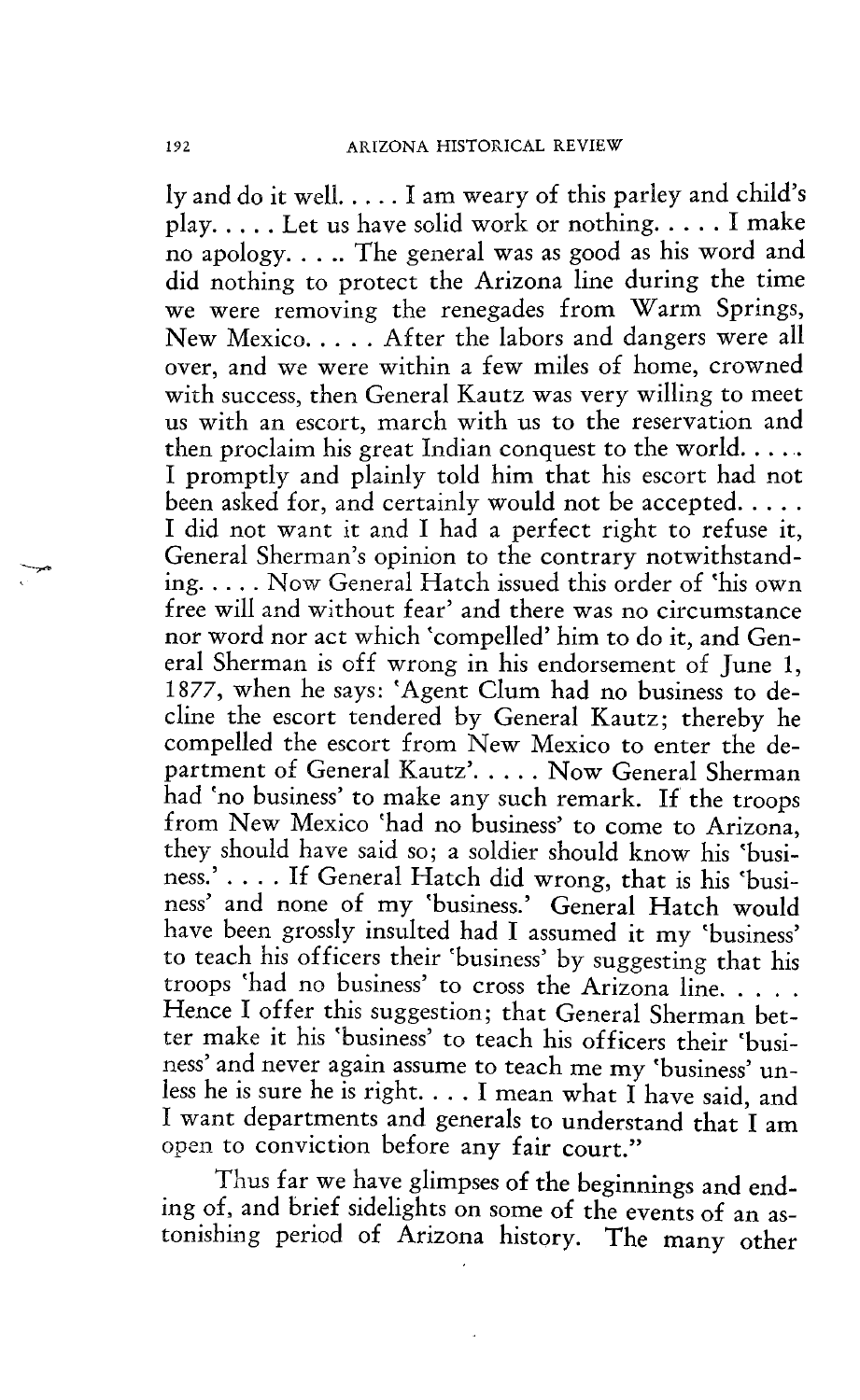events necessitate much detail in recounting. They revolved about a central figure—about "one administrator," the daring assumption of which role by young Glum may have caused veteran troops and other Indian fighters to stand aghast. That army officers, vociferous at the start, became almost inarticulate as time went on, may be assumed. In their minds, the steps of Glum were directed into a Hell from which would be emitted widespread disaster.

But Glum was armed with the authority which he exercised while the army was without authority to interfere. Each new expedition frazzled the nerves of officers and the commanding general. They expected the worst. Notwithstanding the rebuke administered to General Kautz, that commander was alert and worried. The best perspective of that picture is offered by one of the most widely known pioneers of the state, a man who was a telegraph operator in the signal service at Whipple at that time. His words are substantially as follows:

"John P. Glum was the most courageous man that Arizona ever saw. At Whipple, when Glum was bringing in the Mescaleros, two of us were at our instruments four days and nights with but little sleep. I knew my call so well that I could doze while the other instrument clicked but would waken on the instant my call tapped. Our floor was littered with the accumulation of cigar butts and cigaret stubs but orders were issued that we were not to be disturbed by a clean-up. We were too busy. General Kautz haunted the place day and night, pacing the floor, asking repeatedly for news and showing the strain he was under. But Glum came through all right—and NOT A BREAK anywhere along the line. It was almost unbelievable."

Mr. Glum relinquished his position but his influence was felt for a long time. His efforts had been dedicated to constructive service. Thousands of contented Apaches turning to agricultural pursuits on the reservation and practically governing themselves, served to abate "annals written in blood." At the time of his departure, Geronimo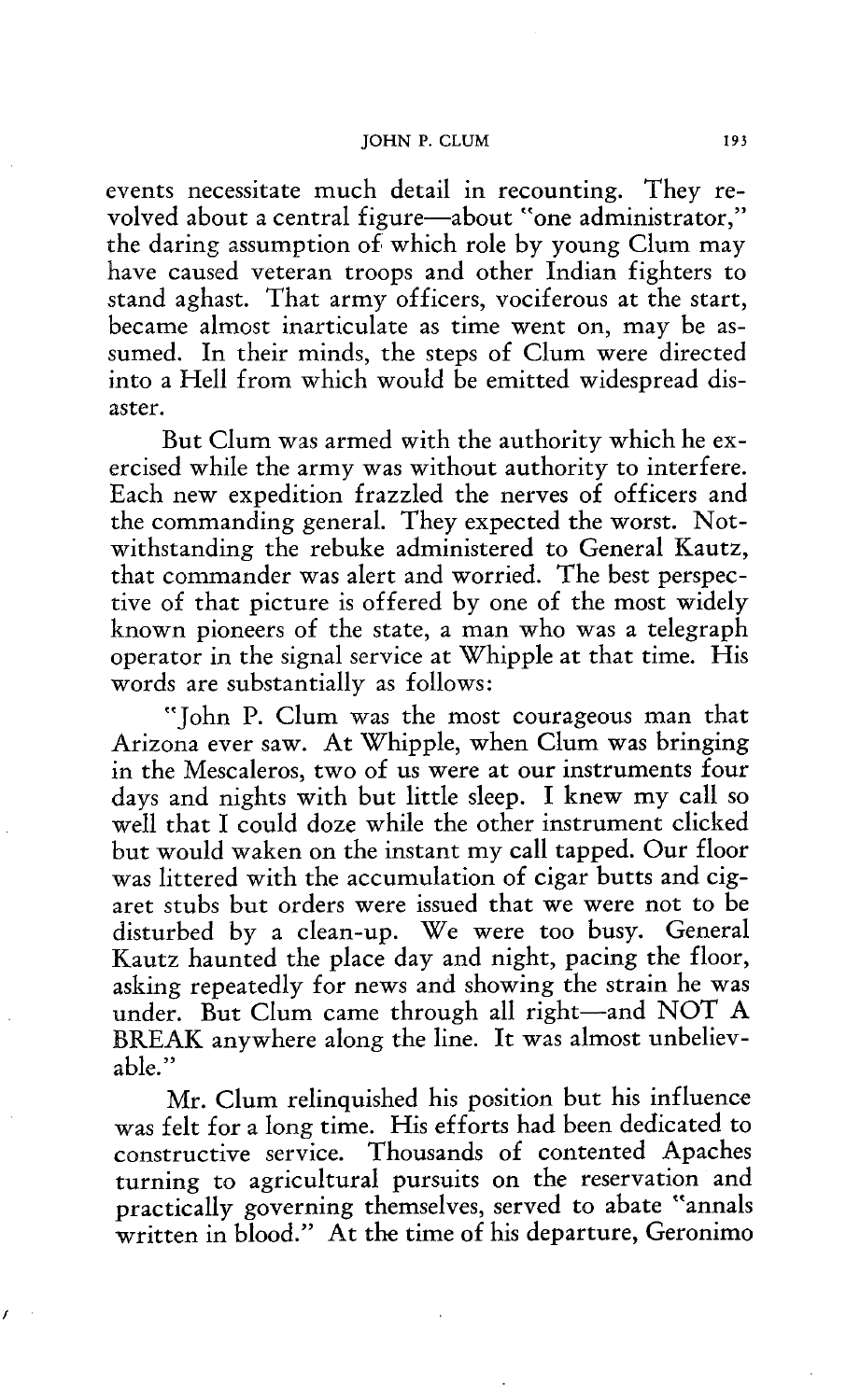was still in confinement at San Carlos, held for murder and robbery. His release and subsequent Indian wars constitute another chapter of Arizona history.

John P. Glum thus had served the Territory and nation by laying the foundation of the structure of local self-government by American Indians.

Arizona still invited his attention and called his manifold capabilities to other services. Other sensational episodes were to revolve about him. These were concerned not with Indians but with his fellow-whites, among whom he was a steadying influence.

Turning to professional life, Mr. Clum was admitted to the Arizona bar and began the practice of law at Florence. But his inclination was toward the newspaper field. He established Pinal county's first publication, the Arizona Citizen. It was later transferred to Tucson and converted into a daily paper. It is still one of the leading papers of the state and Arizona's oldest daily paper.

His aggressive characteristics were already well known to the public. He was held in high regard in most quarters. As an editor he was eminently successful. His frankness and unyielding convictions were in line with the type of journalism that obtained at that time. The time of his entry into the journalistic circle was not far removed from the days when such a calling was fraught with peril. It was only 16 years following the suspension of the first Arizona newspaper, the Weekly Arizonian. At the time of going out of business, it advertised for sale what it regarded as its complete office equipment—two derringers.

The great silver camp of Tombstone came into existence and beckoned to the journalist. In a short time he had disposed of the Citizen and had established the Tombstone Epitaph, one of the most colorful papers ever published in America, a journal whose files still draw writers to old Tombstone that they may transcribe and redistribute extracts to an intrigued nation.

The Helldorado atmosphere of Tombstone is widely known. It became another place that needed "one admin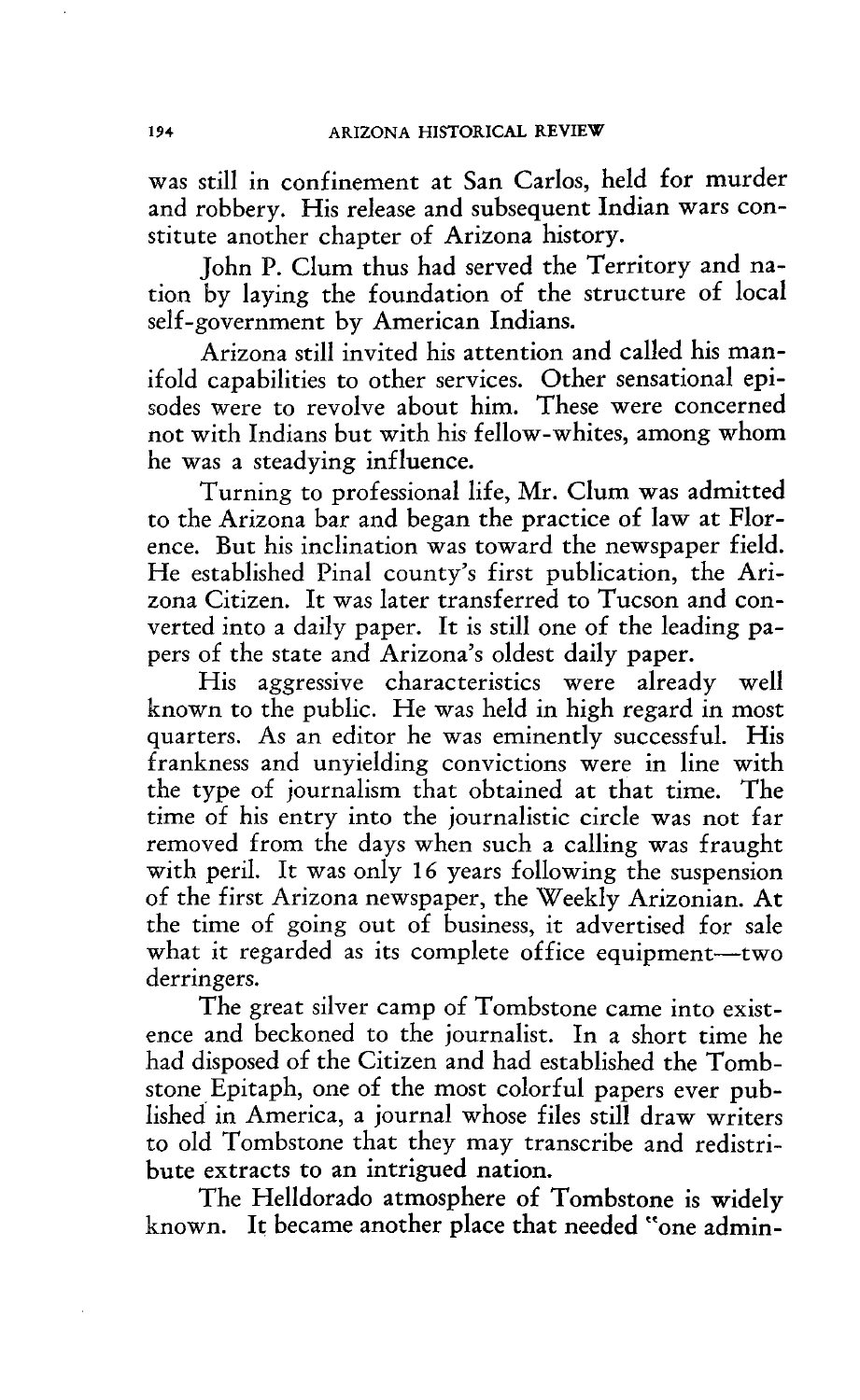istration and one administrator." The Epitaph editor strove with his pen for law and order, became mayor, postmaster and chairman of the local school board. The contraventions of his make-up became manifest. The man who once controlled savages through peaceful methods was confronted with a problem with renegade whites for a deal of kind in kind.

Mayor Glum secured the services of Virgil Earp as city marshal, Tombstone peace enforcement obtained the method of Dodge City and lurid events followed. One story of Tombstone mentions, upon the strength of a remark attributed to "Doc" Holliday, that enemies of the Earp faction threatened to "get" Mayor Glum. The vague reference seems to need explanation fifty years afterward. It is that Mayor Glum stood behind the Earps with a citizens' committee which was under instruction to assemble at the Epitaph office and go under the leadership of the mayor in case matters got beyond the Earp control. The exponent of peace was prepared for war. Mr. Clum's own story of an attempt to assassinate him has been published.

The Tombstone silver bonanza played out, and the famous camp's population scattered. Before he had attained his thirty-fifth birthday John P. Clum's career was ended as far as Arizona was concerned. The shifting carried away from the Territory a master of men, a versatile character and a type of man of whom the frontier stood in need. His later performances on another frontier constitute another story.

Sequence will not be followed in mention of subsequent events. In summary it may be pointed that the National Indian Police system is a monument to his first Arizona effort; that two newspapers he establsihed here are still in existence; that he exerted heroic effort to established a decent municipal government at Tombstone. The former editor of the Arizona Citizen and Tombstone Epitaph became assistant editor of William Randolph Hearst's first great newspaper, the San Francisco Examiner. The Tombstone postmaster gravitated to Washington and into the Postmaster-General's department, where he eventually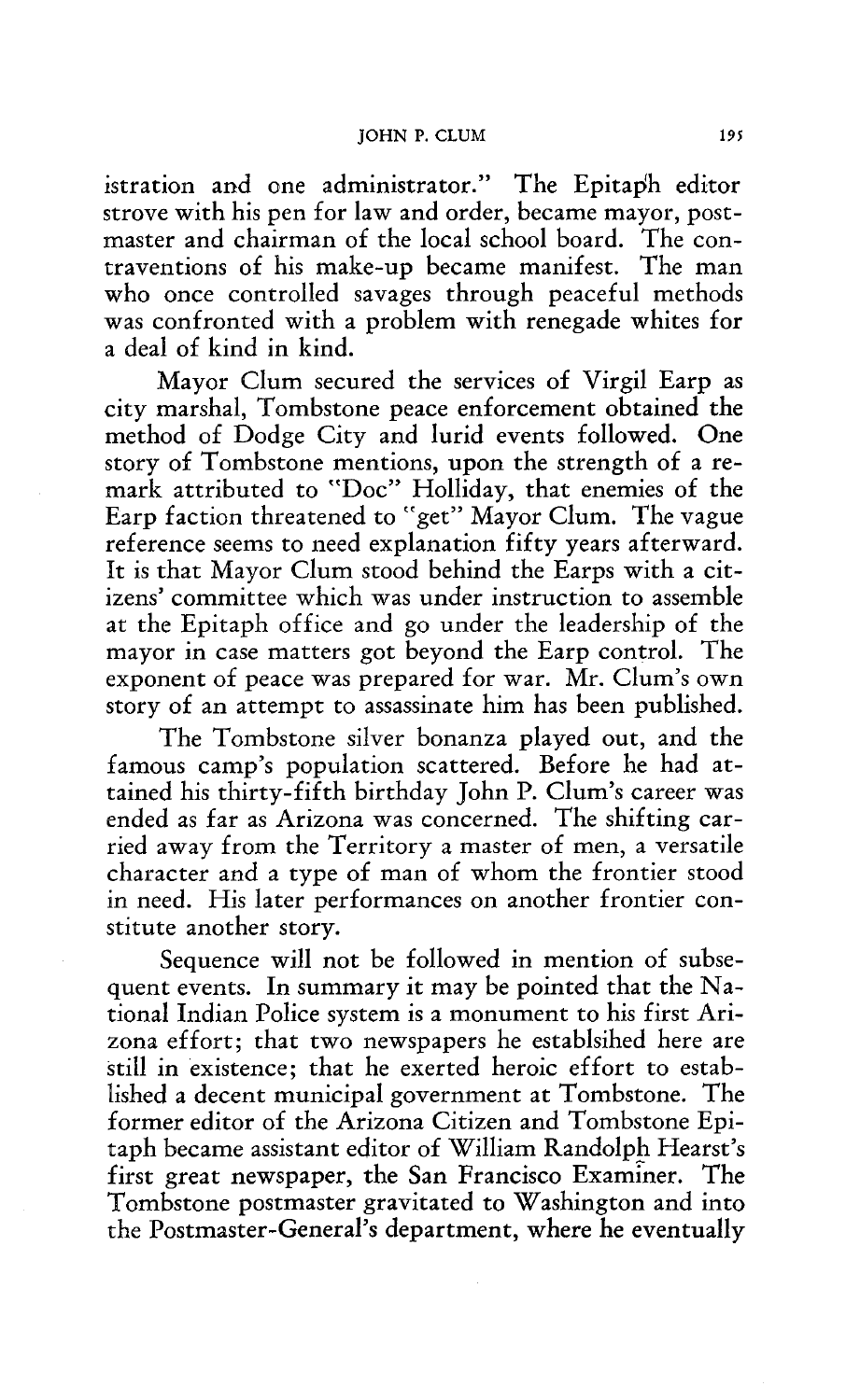became chief of the division of post office inspectors.

As an energetic, indefatigable employe of the department, Glum was occupied with his duties at Washington at the time of the Klondyke gold discovery in 1898. The postal department was galvanized into action. Thousands of gold seekers were crowding into the frozen wilds of Alaska. They had no mail facilities. They could not hear from the outside world and no tidings of them could corne back. Something must be done by somebody with capacity and initiative. Somebody remembered Glum had at one time enjoyed pioneering experience in Arizona. When broached upon the subject he was found eager for the opportunity to get away from the drudgery of routine, regarding as a holiday affair the trip from which others flinched.

Armed with authority of a nature rarely accorded a single individual Mr. Glum went over Chilkoot Pass with the vanguard of stampeders. Each new "digging" called for post office facilities. With the power vested in him, Glum appointed postmasters, approved their bonds, confirmed their appointments, delivered box keys to them and hastened on. There were no central committee recommendations to consider, no federal patronage difficulties, no names submitted by the president to Congress. The one administrator" of San Carlos and Tombstone was again in the harness.

His journey across the snowy wastes covered ten thousand miles. The mighty Yukon felt the swish of his paddle for another thousand as a modern Mercury paced civilization, staging the greatest epic of the United States Mail since the days of the Pony Express. Following the Nome discovery of 1905, Glum was called again into action. The elastic step that trod the deserts of Arizona when he was twenty-two was felt upon the tundra of the Arctic circle as the tireless herald of Progress strode on. His water trip the second time was across Bering Sea to the Aleutian islands.

Among the hardy gold seekers of Alaska were many of the old Tombstone silver miners. Mayor Glum was again among friends. One of them was Wyatt Earp. The